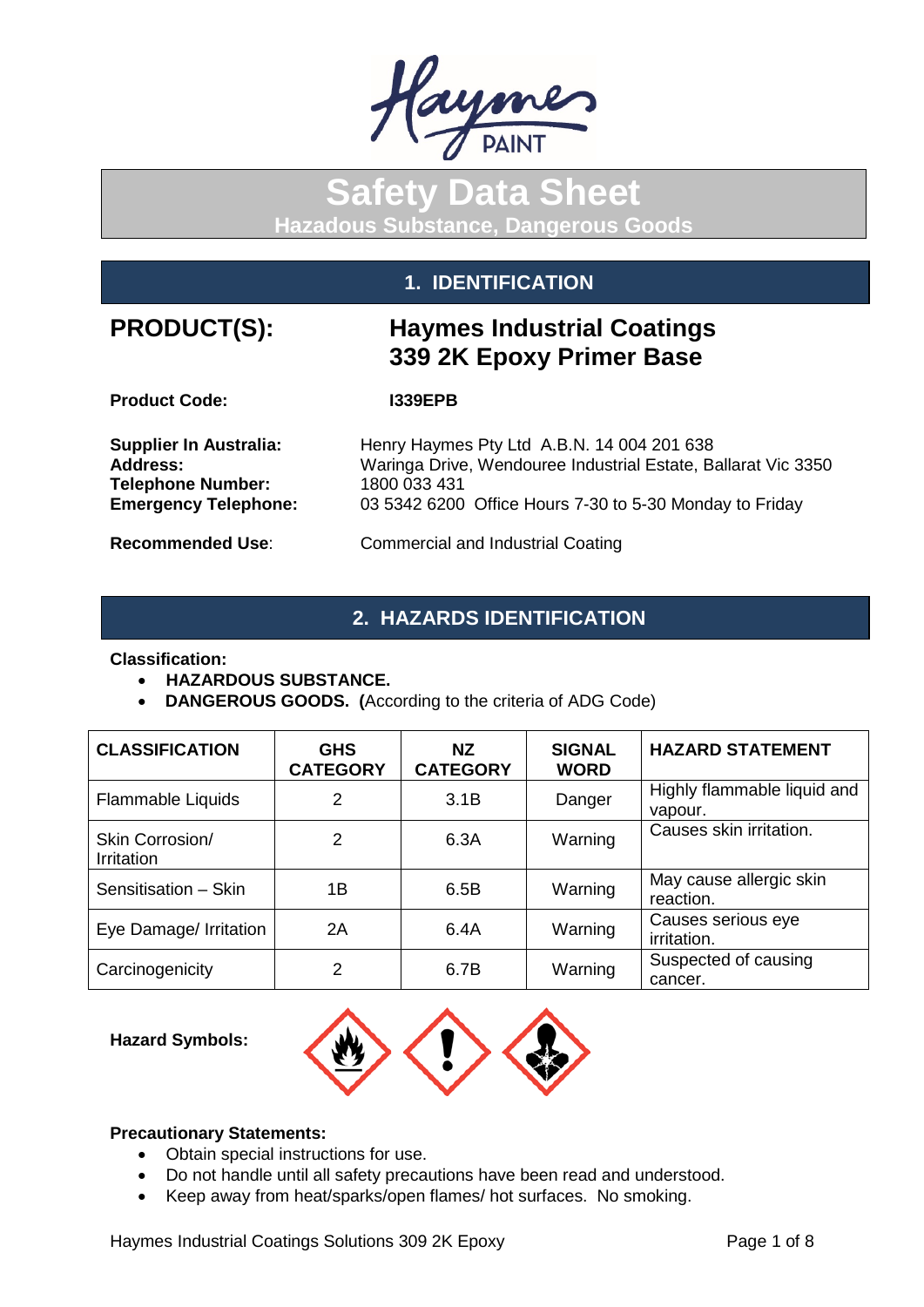- Keep container tightly closed.
- Ground/bond container and receiving equipment.
- Use explosion-proof electrical/ventilation/lighting/equipment.
- Use only non-sparking tools.
- Take precautionary measures against static discharge.
- Avoid breathing dust/fume/gas/mist/vapours/spray.
- Wash hands thoroughly after handling.
- Contaminated work clothing should not be allowed out of the workplace.
- Wear protective gloves/protective clothing/eye protection/face protection.
- IF ON SKIN (or hair): Remove /take off immediately all contaminated clothing. Wash skin with plenty of soap and water.
- IF IN EYES: Rinse cautiously with water for several minutes. Remove contact lenses, if present and easy to do so. Continue rinsing.
- IF exposed or concerned: Get medical advice/attention.
- Specific treatment (see first aid instructions in this SDS).
- If skin irritation or rash occurs: Get medical advice/attention.
- If eye irritation persists: Get medical advice/attention.
- Take off contaminated clothing and wash before reuse.
- In case of fire: Use Foam, Carbon Dioxide or Dry Chemical Powder for extinction.
- Store in a well-ventilated place. Keep cool.
- Store locked up.
- Dispose of contents/container in accordance with the relevant government legislation. Normally suitable for incineration by an approved agent.

## **3. COMPOSITION/INFORMATION ON INGREDIENTS**

| <b>Chemical Entity / Hazardous Component</b> | <b>CAS Numbers</b> | Proportion by wt. |
|----------------------------------------------|--------------------|-------------------|
| <b>Bisphenol A Epoxy Resin</b>               | 25068-38-6         | $10 - 30%$        |
| <b>Methoxy Propyl Acetate</b>                | 108-65-6           | $10 - 30%$        |
| Methyl Isobutyl Ketone                       | $108 - 10 - 1$     | < 10%             |
| Xylene                                       | 1330-20-7          | < 10%             |
| <b>Trizinc Bis Orthophosphate</b>            | 7779-90-0          | < 10%             |
| 1-Methoxy-2-Propanol                         | 107-98-2           | < 10%             |

This product(s) also contains  $10 - 30\%$  of other ingredients which are considered non-hazardous in accordance with ASCC/NOHSC and NZ HSNO criteria.

## **4. FIRST AID MEASURES**

**Route of Exposure First Aid Measures**

- **Ingestion:** Give a glass of water. Do NOT induce vomiting. Place patients head downwards if vomiting occurs. Prevent it entering lungs, as aspiration of material into the lungs can cause chemical pneumonitis which can be fatal. Immediately call a POISON CENTER or doctor/physician.
- **Eye:** Immediately irrigate with large quantities of water for at least 15 minutes. Remove contact lenses, if present and easy to do so. Continue rinsing. If eye irritation persists: Get medical advice/attention.
- **Skin:** Wash exposed area thoroughly with soap and water. Remove contaminated clothing. If skin irritation occurs: Get medical advice/attention.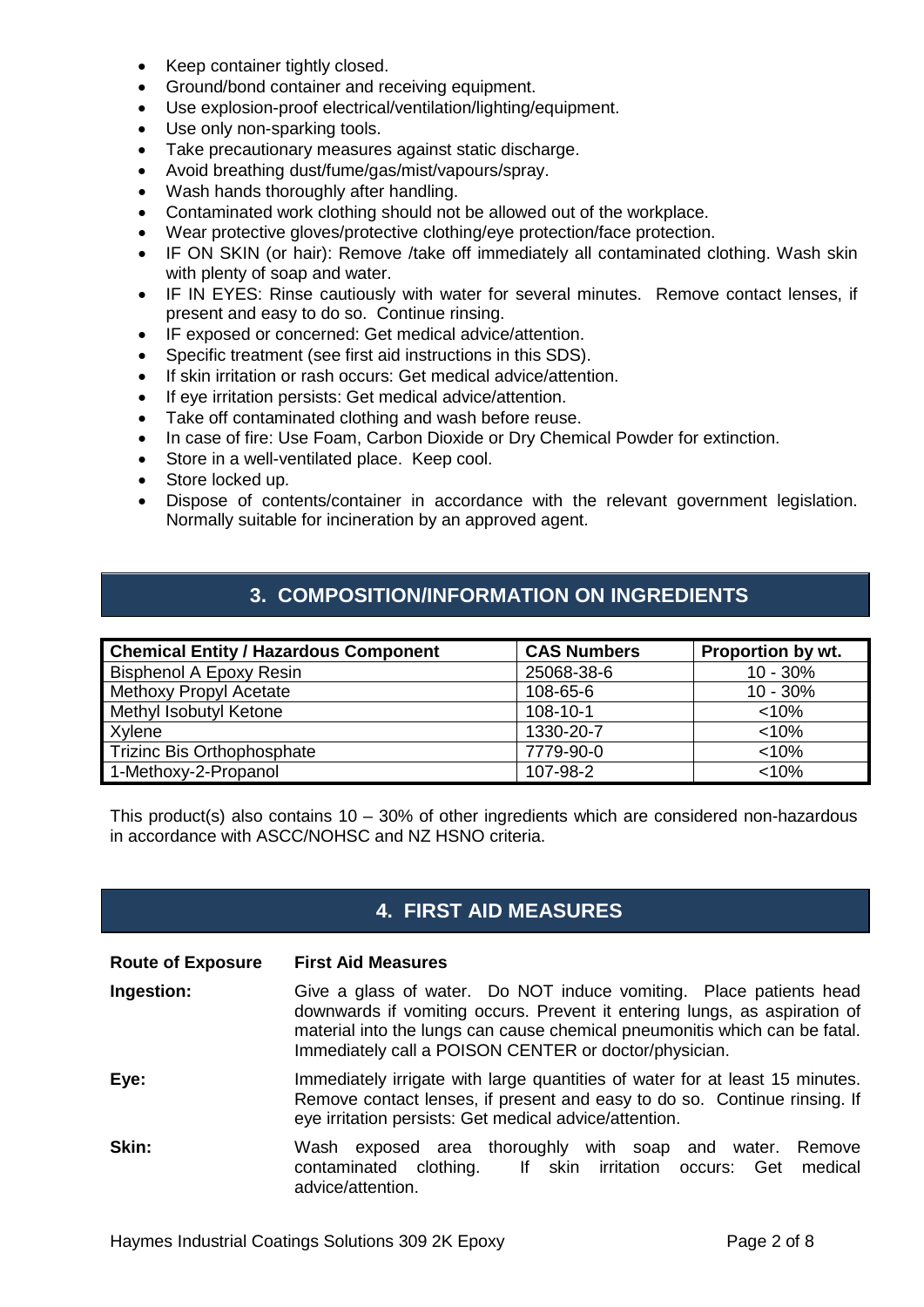**Inhaled:** Give fresh air, careful not to become a casualty yourself. Remove and loosen clothing. If breathing is normal make patient comfortable and keep warm till recovered. If breathing is difficult ensure the airways are clear and have a qualified person give oxygen from a face mask. If breathing has stopped commence (EAR) and if cardiac arrest has occurred, commence (CPR) and get medical advice/attention urgently.

**Advice To Doctor:** Treat Symptomatically.

## **5. FIRE FIGHTING MEASURES**

**Suitable Extinguishing Media:** Foam, Carbon Dioxide or Dry Chemical Powder.

**Hazards from Combustion Products:** If involved in a fire, toxic materials such as carbon monoxide, carbon dioxide, nitrogen oxide, isocyanate vapour, traces of hydrogen cyanide, hydrogen chloride gas, hydrogen fluoride gas, various chlorine and/or fluorine compounds as well as hydrocarbons may form.

**Precautions for Firefighters:** Heating can cause rupture of containers with explosive force. If safe do so, remove all sources of ignition and any containers from the path of the fire. Keep cool with water spray.

Firefighters should wear self contained breathing apparatus with a full face and operated in the positive pressure mode.

**Hazchem Code:** 3[Y]E

## **6. ACCIDENTAL RELEASE MEASURES**

**Personal Precautions:** In case of an accidental release or spill, evacuate the danger area. Wear the correct Personal Protective Equipment (See section 8 of SDS). Do not breathe vapours. Extinguish all ignition sources and shut off the source of the spill. Ventilate the area.

**Environmental Precautions:** Avoid release to the environment by bunding or covering drains.

**Containment:** Contain and absorb the spill with absorbent material such as sand, soil or vermiculite. Transfer the material into drums, using non-sparking tools. Seal and label the drums. Contact the appropriate waste management authority for disposal.

## **7. HANDLING AND STORAGE**

**Precautions For Safe Handling:** Wear the correct Personal Protective Equipment (See Section 8 of the SDS) when using this product. Ground the container and receiving equipment whilst using. Only use non-sparking tools and take precautionary measures against static discharge.

Apply this product in a spray paint booth with an adequate exhaust system and explosion-proof electrical, ventilation, and lighting equipment.

Never eat, drink or smoke whilst handling this product. Always wash hands thoroughly after using this product and before smoking, eating, drinking or using the toilet.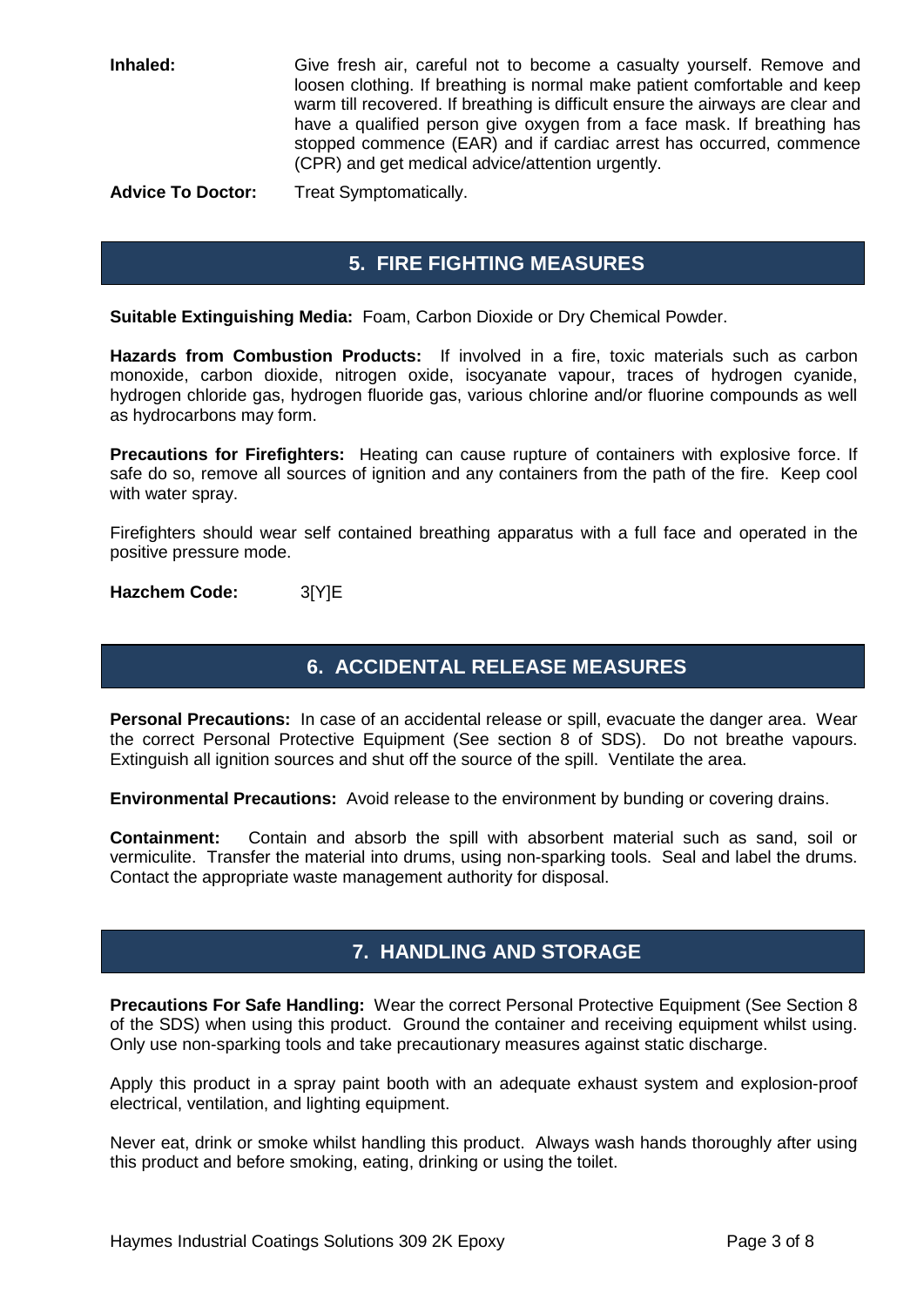**Conditions For Safe Storage:** Keep containers away from heat/sparks/open flames/ hot surfaces. Store containers in a well-ventilated area and away sources of ignition, oxidising agents and/or foodstuffs. Store containers in a cool place and out of direct sunlight. Keep containers tightly closed when not in use and check regularly for leaks.

## **8. EXPOSURE CONTROLS / PERSONAL PROTECTION**

| <b>Exposure Limits:</b>           | TLV $-TWA$ (mg/m <sup>3</sup> ) |
|-----------------------------------|---------------------------------|
| <b>Bisphenol A Epoxy Resin</b>    | Not Available                   |
| Talc                              | 2.5                             |
| <b>Methoxy Propyl Acetate</b>     | 274                             |
| <b>Barium Sulphate</b>            | Not Available                   |
| Methyl Isobutyl Ketone            | 205                             |
| Xylene                            | 350                             |
| <b>Trizinc Bis Orthophosphate</b> | 10                              |
| 1-Methoxy-2-Propanol              | 369                             |

**Engineering Controls:** Ensure sufficient ventilation to maintain concentration below exposure standard. Keep containers sealed when not in use. Earth any mixing vessels when using this product. Apply the product in a spray paint booth with an adequate exhaust system and explosionproof electrical, ventilation, and lighting equipment. The sprayer must wear a self-contained breathing apparatus, with a full face and operated in the positive pressure mode. If a spray paint booth is unavailable and the product is used in a well ventilated area, then:

- the sprayer must wear a self-contained breathing apparatus, with a full face and operated in the positive pressure mode;
- the area must be well isolated from other persons, which may mean only the sprayer is at the workplace and everyone else has left. In this case, well isolated means there is no potential for anyone else at that workplace (or passing the workplace) to be exposed to the dust/fume/gas/mist/vapours/spray;
- and adequate time must be allowed after the spraying is completed before other persons can enter the workplace - e.g. the following morning.

**Personal Protection:** Skin contact should be avoided by wearing impervious work clothing, boots and Neoprene or PVC gloves. Eyes should be protected by chemical goggles or safety glasses fitted with side shields (Refer to AS/NZS 1337). When using this product, a self-contained breathing apparatus, with a full face and operated in the positive pressure mode, must be used. (Refer to AS/NZS 1715 and 1716).

| Appearance:                          | Hazy viscous liquid.                |
|--------------------------------------|-------------------------------------|
| Odour:                               | Strong solvent odour.               |
| <b>Odour Threshold:</b>              | Not Available                       |
| pH:                                  | Not Applicable.                     |
| <b>Melting Point/Freezing Point:</b> | Not Applicable                      |
| <b>Boiling Point Range:</b>          | $116 - 145$ <sup>O</sup> C          |
| Flash Point:                         | 18 <sup>o</sup> C (Open Cup)        |
| <b>Evaporation Rate:</b>             | $0.40 - 1.60$ (Butyl Acetate = 1)   |
| Flammability:                        | Highly flammable liquid and vapour. |
| <b>Flammability Limits:</b>          | 1 (LEL) to 13.8% (UEL) by volume    |
| Vapour Pressure:                     | 8.0 kPa @ 20 <sup>o</sup> C         |
| Vapour Density:                      | Not Available                       |

## **9. PHYSICAL AND CHEMICAL PROPERTIES**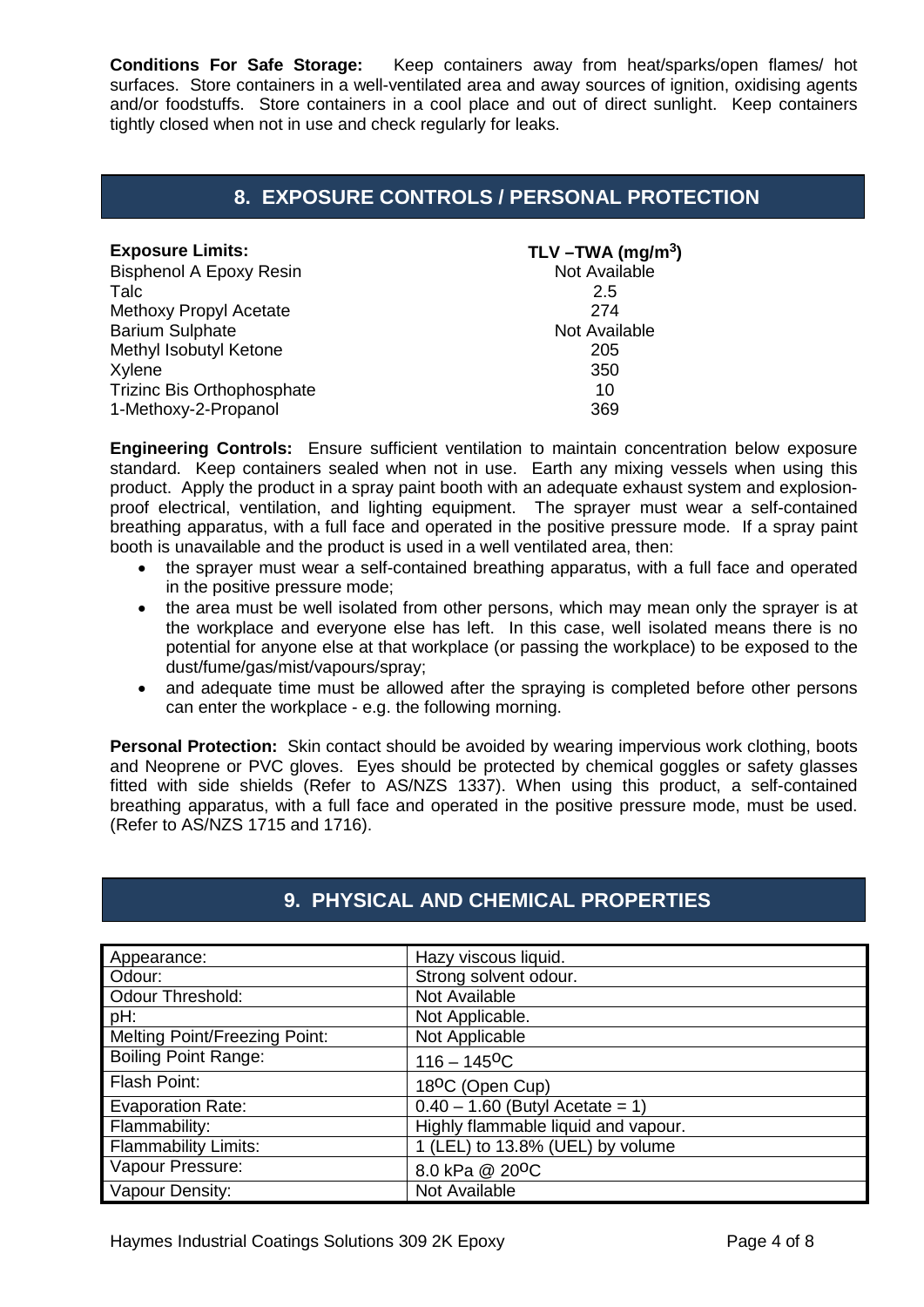| <b>Relative Density:</b>                | $1.50 - 1.60$      |
|-----------------------------------------|--------------------|
| Solubility In Water:                    | Not Available      |
| Partition Coefficient: n-octanol/water: | Not Available      |
| Auto-ignition Temperature:              | 277 <sup>0</sup> C |
| Decomposition Temperature:              | Not Available      |
| Viscosity:                              | $< 8,000$ cps      |

## **10. STABILITY AND REACTIVITY**

**Chemical Stability:** Stable under ordinary conditions of use and storage.

**Conditions to Avoid:** Avoid all ignition sources.

**Incompatible Materials:** None

**Hazardous Decomposition Products:** If involved in a fire, toxic materials such as carbon monoxide, carbon dioxide, nitrogen oxide, isocyanate vapour, traces of hydrogen cyanide, hydrogen chloride gas, hydrogen fluoride gas and various chlorine and fluorine compounds and hydrocarbons may form.

**Hazardous Reactions:** Not Applicable.

## **11. TOXICOLOGICAL INFORMATION**

There is no data available on this product itself. The following information (where available) relates to the individual ingredients of the product.

### **Acute Toxicity – Oral:**

| Ingredient<br>Not Available         | Value (LD50) | <b>Species</b> | <b>GHS Category</b> |
|-------------------------------------|--------------|----------------|---------------------|
| <b>Health Effects:</b>              |              |                |                     |
| <b>Acute:</b>                       |              |                |                     |
| <b>Chronic:</b>                     |              |                |                     |
| <b>Acute Toxicity - Dermal:</b>     |              |                |                     |
| Ingredient<br>Not Available         | Value (LD50) | <b>Species</b> | <b>GHS Category</b> |
| <b>Health Effects:</b>              |              |                |                     |
| Acute:                              |              |                |                     |
| <b>Chronic:</b>                     |              |                |                     |
| <b>Acute Toxicity - Inhalation:</b> |              |                |                     |
| Ingredient<br>Not Available         | Value (LC50) | <b>Species</b> | <b>GHS Category</b> |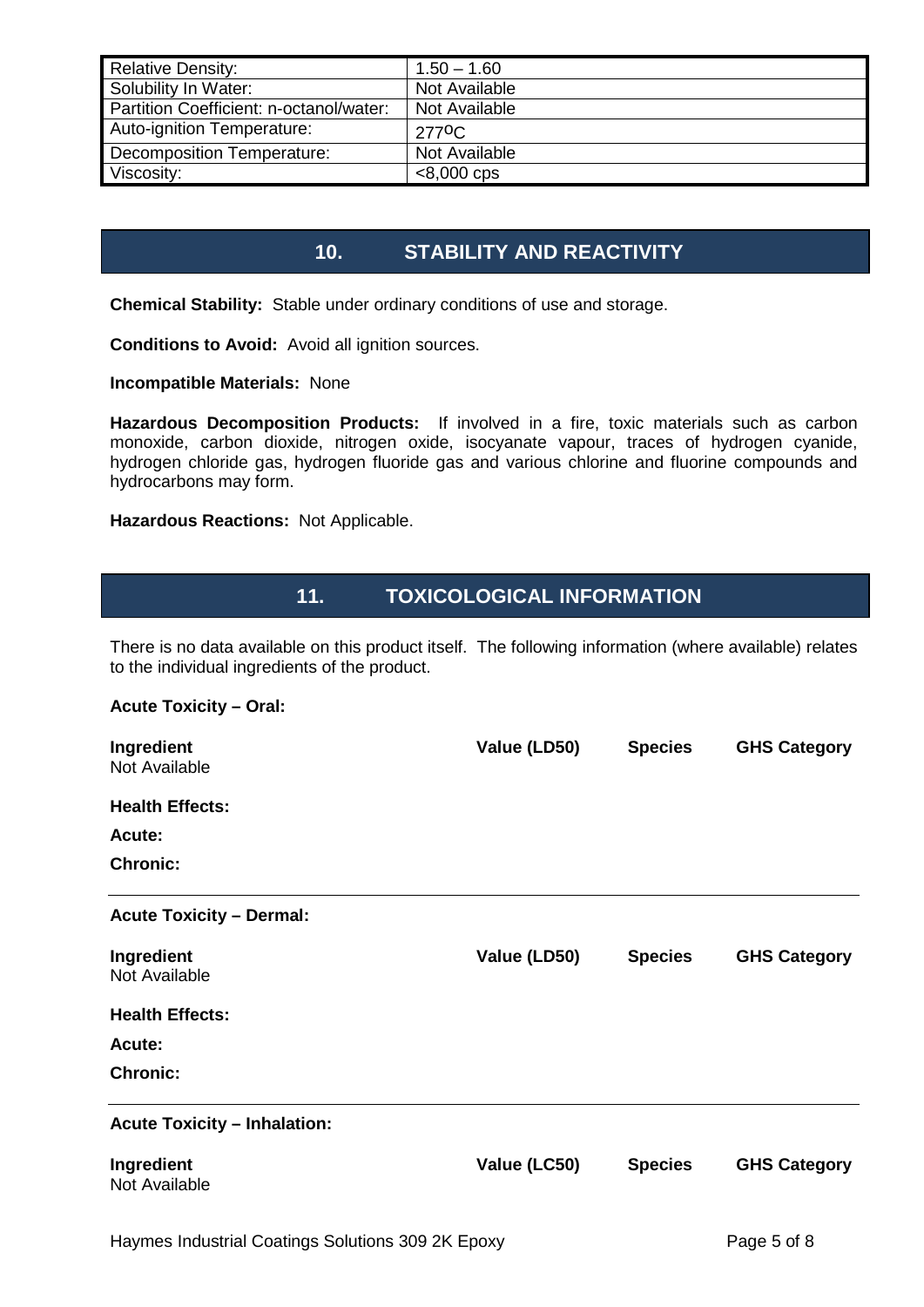# **Chronic: Skin Corrosion/Irritation: GHS Category** Bisphenol A Epoxy Resin 2 **Health Effects:** Causes skin irritation. **Acute:** Causes skin irritation. **Chronic:** May cause dermatitis and eczema. **Eye Damage/Irritation: GHS Category**<br>Methoxy Propyl Acetate **GHS Category** Methoxy Propyl Acetate Bisphenol A Epoxy Resin 2A **Health Effects:** Causes serious eye irritation. **Acute:** Causes redness, tearing or blurred vision. **Chronic:** Will cause discomfort and may cause redness, itching or blurred vision. **Respiratory or Skin Sensitation: GHS Category** Bisphenol A Epoxy Resin 1B **Health Effects:** May cause allergic skin reaction. **Germ Cell Mutagenicity: GHS Category** Not Available **Health Effects: Carcinogenicity: GHS Category** Methyl Isobutyl Ketone 2 **Health Effects:** Suspected of causing cancer. **Toxic To Reproduction: GHS Category** Not Available **Health Effects: Specific Target Organ Toxicity (Single Exposure): GHS Category** Not Available **Health Effects: Specific Target Organ Toxicity (Repeated Exposure): GHS Category** Not Available

**Health Effects:**

**Acute:**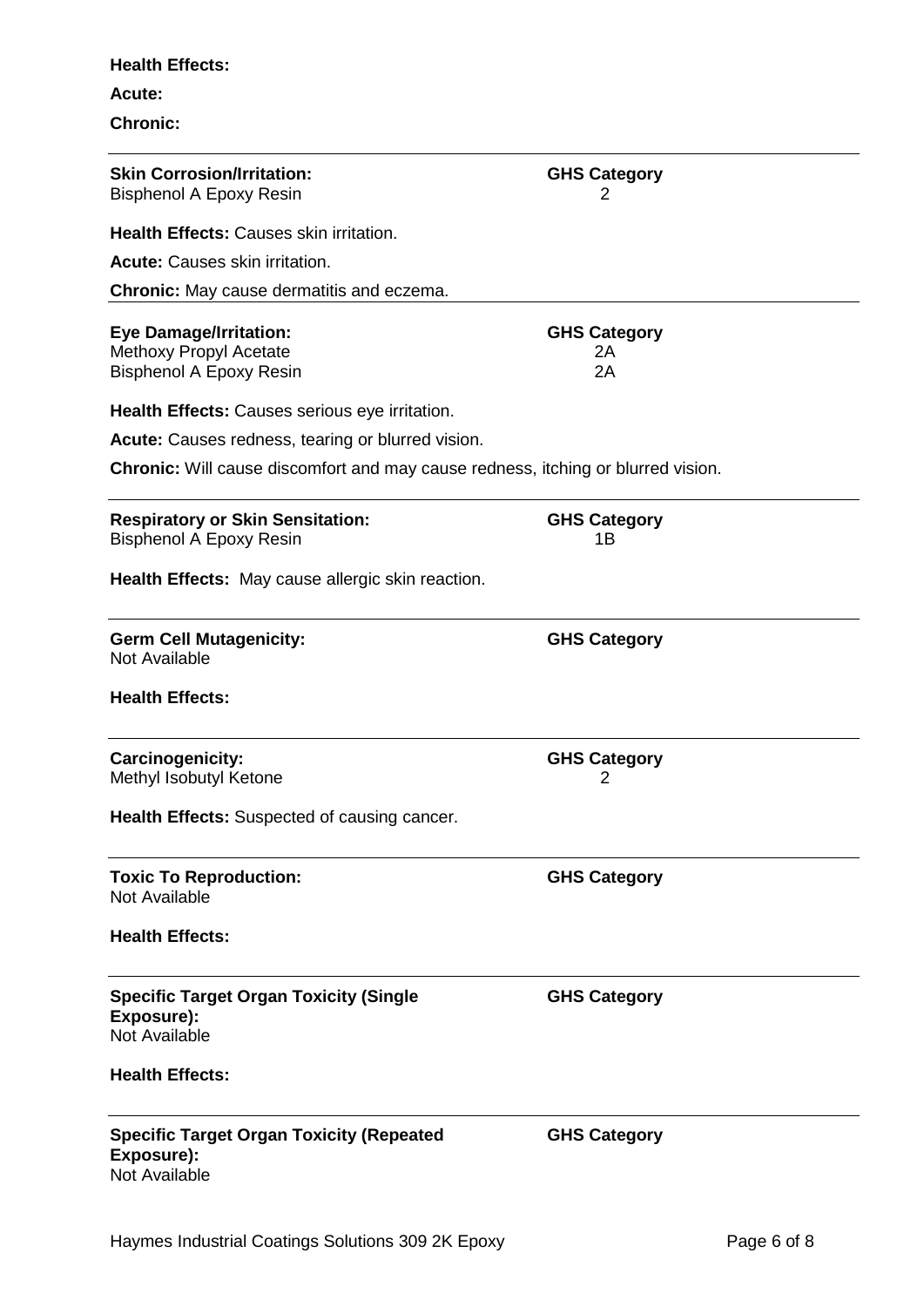#### **Aspiration Hazard GHS Category** Not Available

### **Health Effects:**

**12. ECOLOGICAL INFORMATION**

**Environmental Precautions:** Avoid release to the environment, the product should not be allowed to enter drains, water courses or the soil.

There is no data available on this product itself. The following information (where available) relates to the individual ingredients of the product.

### **Hazardous To The Aquatic Environment – Acute Hazard:**

| Ingredient<br>Not Available                              | Value (LC50) | <b>Species</b> | <b>GHS Category</b> |
|----------------------------------------------------------|--------------|----------------|---------------------|
| <b>Effects:</b>                                          |              |                |                     |
| Hazardous To The Aquatic Environment - Long Term Hazard: |              |                |                     |
| Ingredient<br>Not Available                              | Value (LC50) | <b>Species</b> | <b>GHS Category</b> |
| <b>Effects:</b>                                          |              |                |                     |
| <b>Exotoxic To Terrestrial Vertebrates:</b>              |              |                |                     |
| Ingredient<br>Not Available                              | Value (LD50) | <b>Species</b> | <b>NZ Category</b>  |
| Effects:                                                 |              |                |                     |

**Persistence and Degradability:** No information available.

**Bioaccumulative Potential:** No information available.

**Mobility in Soil:** No information available.

### **13. DISPOSAL CONSIDERATIONS**

Contact the relevant waste management authority. Normally suitable for incineration by an approved agent.